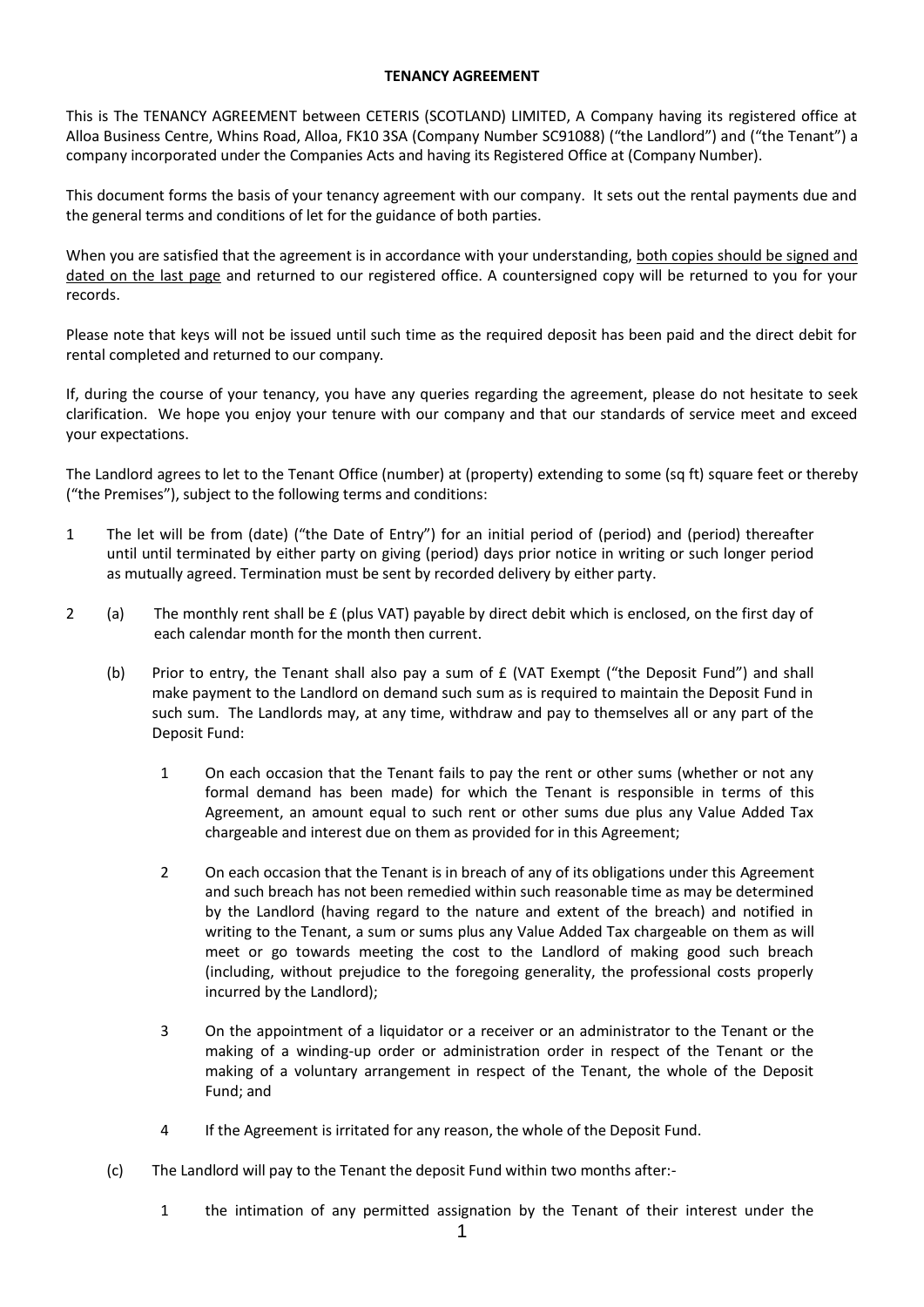Agreement;

- 2 the expiry of the Term, provided that the Tenant has then complied with their obligations under the Agreement;
- 3 the renunciation or exercise of any right to terminate by the Tenant of their interest under the Agreement;
- 4 the exercise by the Landlord of any right to terminate the Agreement
- 5 such earlier date as the Landlord may, in their sole discretion, determine;

in each case under deduction of any sums properly due to the Landlord.

- (d) The rent is inclusive of basic cleaning of the premises, plus the cleaning, maintenance and repair of any common parts of the property, such as parking and landscaped areas, entrance hall, passages and toilets.
- (e) The rent also includes heating, lighting and electrical power for the premises unless otherwise stated. The Tenant is obligated to minimise heat-loss, and be as efficient with lighting, as much as is reasonably practicable. The use of heating equipment or appliances that require power which the Landlord deems to be excessive is prohibited on the Premises.
- (f) The Landlord shall be responsible for the reasonable security of common parts of which the Premises forms part ("the Property"). The tenant is responsible for ensuring that all doors and windows of the Premises are secure when absent from the Premises.
- (g) The rent does not include local property rates levied by the local authority or BID levy charges which shall be payable by the Tenant. As tenants may be eligible for rates relief, application for relief, and payment of rates should be submitted directly to the local authority.
- 3 The rent shall be subject to annual review on each anniversary of the date of Entry or failing this at one other date during any 12 month period. The rent shall be reviewed to the greater of the then passing rent and the passing rent increased by any increase calculated on a basis equivalent to the percentage increase in the Index of Retail Prices (All Items) published by the Office of National Statistics (or such other body on whom the duties for preparation and publication of the Index shall devolve) accrued in respect from the period immediately before Date of Entry, in the case of the first review, and in the case of each subsequent review, the date of last review to the period immediately before date of review in question.

The demand for and/or acceptance of rent (or any other monies due by the Tenant hereunder) by the Landlords or their agents shall not be construed to constitute or mean a waiver of:-

- 1 any of the obligations on the part of the Tenant to the Landlord or of the Landlord's remedies for the non-performance or non-observance thereof, or
- 2 the Landlord's right to review the rent payable hereunder.
- 4 The Tenant may not assign the tenancy or sub-let any part of the Premises without the prior written consent of the Landlord.
- 5 The Premises are let for the purpose of (use) use and shall not be used for any other purpose without the prior written consent of the Landlord.
- 6 The Tenant accepts that the Premises are in such condition and repair as is specified in the Schedule of Condition annexed and signed as relative hereto and undertakes to maintain the premises in such condition during the period of the let. The tenant agrees to return the unit in at least as good a condition as specified in the Schedule of Condition including repairing holes in the walls, replacement of damaged floorcoverings and redecoration. Nothing in this Agreement shall be deemed to constitute any warranty by the Landlord that the Premises or any part thereof are authorised for use under the Planning Acts for any specific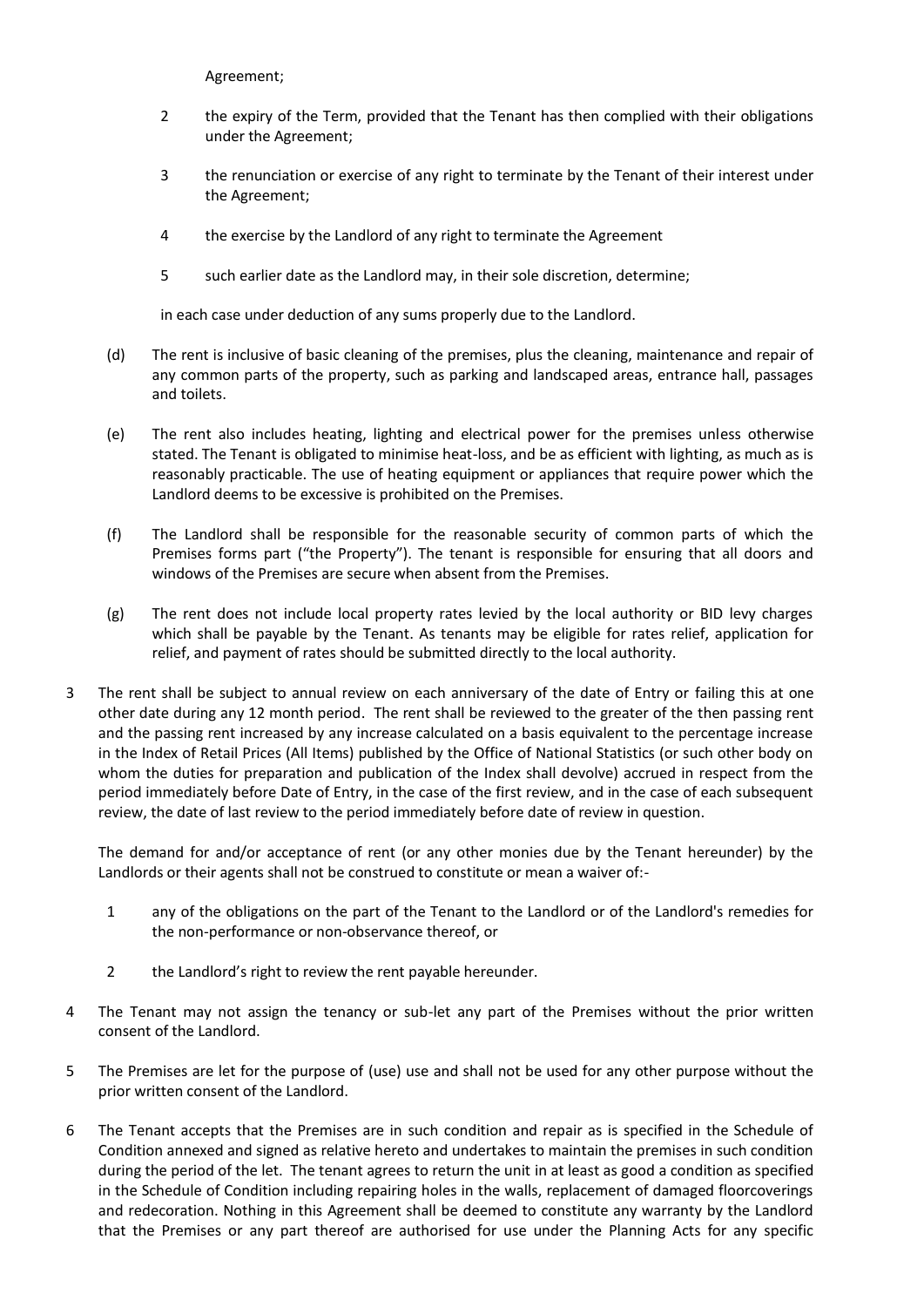purpose.

- 7 The Landlord shall maintain the exterior decoration of the Property in its current condition and shall maintain the decoration of any common entrance hall passages, toilets and other common parts of the Property. The Landlord shall keep the Property wind and watertight.
- 8 The Tenant shall not make any structural alterations to the Premises or install any machinery without the express written consent of the Landlord.
- 9 The Tenant shall at his own expense and to the reasonable satisfaction of the Landlord make good all damage to the Premises and the Property, including window glass, where caused by him, his employees or visitors.
- 10 At the termination of the Agreement, the Tenant shall remove all fixtures and fittings belonging to him and repair any damage caused by their removal. With the written approval of the Landlord, however, the outgoing and ingoing Tenants may agree regarding the taking over of any fittings and fixtures at the value to be adjusted between them. If the Tenant carries out approved alterations to the Premises, on termination of the Agreement he shall restore the Premises as reasonably required by the Landlord at his sole expense, unless otherwise agreed in writing with the Landlord.
- 11 The Tenant shall report in writing to the Landlord all cases of damage and repairs required to the Premises for which the Landlord is responsible. The Landlord shall carry out all such repairs as soon as practicable.
- 12 The Tenant shall keep the Premises in a tidy condition to the satisfaction of the Landlord and be responsible for ensuring the prompt removal of all rubbish.
- 13 The Landlord reserves the right of entry to the Premises for the purpose of inspection at all reasonable times by any authorised officials or agents, to carry out works and for all other reasonable purposes.
- 14 The Tenant shall insure the whole of his stock and equipment in the Premises and shall exhibit to the Landlord if and when required the Policies of Insurance. The Landlord shall insure at his own expense the Property for such value against such risks as the Landlord may determine in its entire discretion.
- 15 The Tenant shall at his own expense comply with all statutes, statutory regulations and bylaws applicable to the use of the Premises under this Agreement.
- 16 The Tenant shall bear all monthly charges and call charges arising from connection to and use of telephone and other communication apparatus supplied by the Landlord. No other telephone or communications apparatus shall be installed within the premises except where the Landlord has given permission in writing. Any charges associated with such an additional installation and use would be payable by the Tenant. Where air conditioning systems are supplied by the Landlord, the Tenant, at his own expense, must ensure that such systems are properly annually maintained and a copy of the certificate provided to the Landlord. The Tenant is also responsible for any repairs that may be required to any said system and monthly metering charges apply.
- 17 The Tenant shall free and relieve the Landlord from and keep him and his officials and agents indemnified against all personal injury whether fatal or otherwise, loss of or damage to property or any other loss, damage or expense however caused or incurred which shall arise through the occupation and use by the Tenant, employees of the Tenant or third parties, of the Premises.
- 18 The Tenant shall not carry out on in the Premises any operation or activity which shall in the exclusive judgement of the Landlord appear dangerous or injurious or objectionable or to be outwith the scope of the authorised use or likely to become so or shall constitute nuisance or inconvenience to the Landlord, their tenants or to the neighbourhood.
- 19 The Landlord shall not be responsible nor liable to make reparation for, nor in any way to compensate the Tenant for any loss, injury or damage or temporary deprivation of occupancy which he may sustain through the failure or defect in gas, water, power, electricity, drainage, telecoms or any other utility service for which the responsibility lies outwith the control of the Landlord nor for any temporary failure by the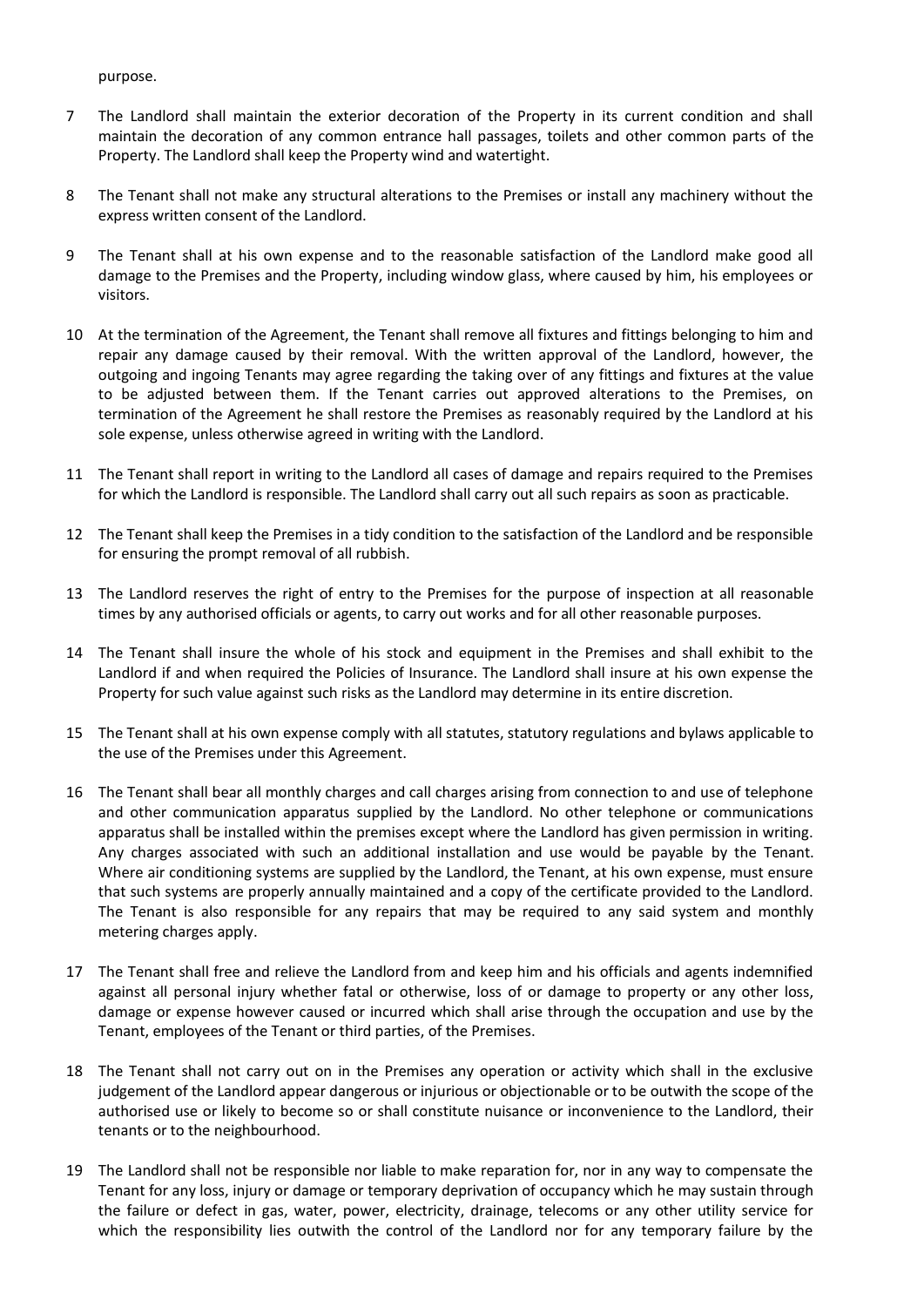Landlord in the implementation of its obligations under this Agreement.

- 20 If the rent or any part thereof is unpaid for fourteen days after any of the days appointed for payment thereof, whether the same has been demanded or not or if there shall be any other breach, nonobservance or non-performance by the Tenant of any of the Tenant's other obligations under this Agreement or under any deed or documents entered into by or on behalf of the Landlord and the Tenant, or if In the event that the Tenant shall go into liquidation (other than for re-construction or amalgamation in terms approved by the Landlord in writing) or a Receiver or Administrator of the Tenant shall be appointed, or if the Tenant shall without the prior written consent of the Landlord apply under the Companies Acts to be re-registered with unlimited liability, or in the case of the Tenant not being a corporation if the Tenant shall become bankrupt or insolvent or sign a Trust Deed for his creditors then and in any such case the Tenant shall at the sole option of the Landlord forfeit all right and title under these presents and if such option of forfeiture be exercised this Agreement shall become *ipso facto* null and void and that without the necessity of any declarator, process of removal or other process at law and the Premises shall thereupon revert to the Landlord who shall be entitled to enter upon possession thereof, uplift rents, eject tenants and occupiers and thereafter use, possess and enjoy the same free of all claims by the Tenant as if these presents had never been granted but without prejudice to and reserving to the Landlords their right of action in respect of any antecedent breach of the obligations of the Tenant herein contained which irritancy is hereby declared to be pactional and not penal and shall not be purgeable at the Bar.
- 21 If it becomes necessary for operational reasons arising from events beyond the influence or control of the Landlord, the Landlord reserves the right to move Tenant to alternative accommodation. In the event of this, every effort will be made to ensure Tenant is given suitable alternative accommodation.
- 22 The Landlord and the Tenant consent to registration hereof for preservation and execution. The Tenant shall reimburse to the Landlord on demand the cost of registering this Agreement in the Books of Council & Session and obtaining two extracts thereof.
- 23 In relation to land and buildings transaction tax chargeable under the Land and Buildings Transaction Tax (Scotland) Act 2013 or any identical or substantially similar tax which may replace it (hereafter "LBTT"):
	- a) if the transaction contemplated is notifiable for LBTT purposes, the Tenant shall submit an online LBTT return to Revenue Scotland within 28 days after the Effective Date and shall make payment of the correct amount of any LBTT due to Revenue Scotland, no later than 28 days after the date of submission of the LBTT return;
	- b) the Tenant shall deliver to the Landlord, within 21 days after receipt from Revenue Scotland, a copy of the electronic submission receipt and shall confirm that any LBTT due has been paid or that arrangements satisfactory for payment of any LBTT are in place and that payment arrangements have been initiated and shall not be cancelled;
	- c) if, before issuing an electronic submission receipt, Revenue Scotland rejects the Tenant's LBTT return, the Tenant shall, without delay:
		- i) provide the Landlord with a copy of any such rejection and any other relevant correspondence; and
		- ii) correct and resubmit the LBTT return to Revenue Scotland and make payment of the correct amount of any LBTT due.

## **SUBSCRIBED by the said**

| (Print)   |          | (Sign)  |        |
|-----------|----------|---------|--------|
| (Print)   |          | (Sign)  |        |
|           |          |         |        |
| For       |          |         |        |
| <b>AT</b> |          |         |        |
| On The    | (Day) of | (Month) | (Year) |